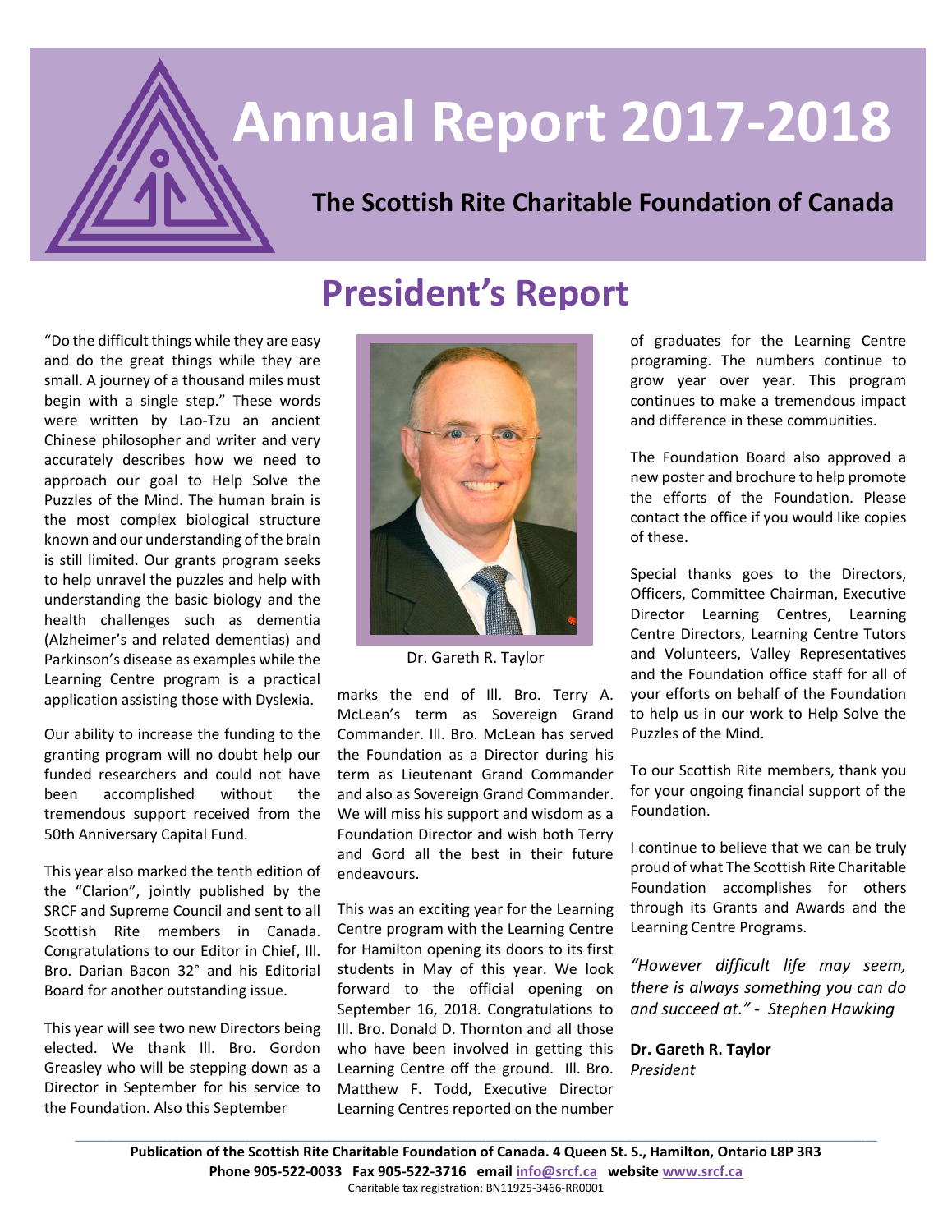## **Treasurer's Report**

The Foundation receives wonderful support from Scottish Rite members, families, friends and other organizations. Donations and bequests reflect continued support in the current year. The financial highlights of the year ended May 31, 2018 follow.<sup>1</sup>

Donations and bequests in the current year amounted to \$674,144 compared to \$299,560 in the prior year. Investment income of \$457,635 was lower than \$844,722 earned last year due to the sale of underperforming stocks and lower capital gains. Crude prices have been increasing which affects the value of our equity portfolio and the Canadian dollar. Improving equity markets have led to higher returns. Interest rates remain low but are now moving upwards which impacts 42% of the portfolio. At year end, an unrealized gain of \$30,103 was recognized compared with an unrealized gain of \$224,095 in 2017.

Expenses for the year of \$141,035 were similar to those of \$140,012 in the prior year. The Foundation incurred costs of \$28,191 for the second part of an advanced language training course for tutor trainers in 2017. These costs incurred by the Foundation demonstrate the continuing commitment to Learning Centre operations. Another language training program is planned for the fall of 2018. Professional fees reflect principally a different treatment of HST charges and accruals in 2018 compared to 2017. The spring 2018 Directors' meeting was held by conference call rather than in Hamilton as in 2017. Promotion and Public Relations were higher in 2018 due to a change in cost sharing related to the Clarion magazine with Supreme Council.

Research grants and bursaries were \$435,639 in 2018 compared to \$439,636 in 2017. Many supporters donated directly to the Foundation but requested that their donations be directed to specific Learning Centres. Distributions to Learning Centres in the current year were \$385,808 compared to \$4,850 in 2017. A new Learning Centre in Hamilton was incorporated on November 7, 2016 and donations of \$331,800 received in the current and previous years were paid to Hamilton Learning Centre in the spring of 2018. The Foundation also donated to Hamilton Learning Centre \$5,000 to assist with incorporation costs and \$40,000 for capital improvements.

Net revenue of \$199,400 was lower than in 2017, \$783,879, mainly due to the donations to Hamilton LC.

The portfolio had a market value of \$17.2 million at May 31, 2018 and \$16.8 million in 2017. Accounting standards require that we state the portfolio at market value, rather than at cost, and this creates unrealized gains or losses each year end. Equity prices reflect higher valuations and our advisor is holding cash to be prepared to take advantage of buying opportunities. Net assets were \$17.9 million in 2018 compared to \$17.7 million in 2017.

Commodity and equity markets have shown signs of improvement during 2018. The Foundation takes a very long-term view with respect to the earning potential of the portfolio. Since January 1, 2000, the portfolio has earned a return of 5.6%. We hope for improved equity returns and higher interest rates in the near term.

#### **Duncan S. Skinner**

*Treasurer*

<sup>1</sup> The financial information presented in this report is a subset of the full 2018 audited financial statements due to available space. The full 2018 audited set of comparative financial statements is available by contacting the Foundation's office.

# **2017-2018 Financial Highlights**

## **Statement of Operations**

| May 31, 2018                                                | 2018      | 2017                      |
|-------------------------------------------------------------|-----------|---------------------------|
| Donations                                                   | 147,549   | 257,304                   |
| <b>Bequests</b>                                             | 526,595   | 42,256                    |
| <b>Donations &amp; Bequests</b>                             | 674,144   | 299,560                   |
| Investment income                                           | 494,207   | 462,282                   |
| Gain on disposal                                            | -38,946   | 382,185                   |
| Other income                                                | 2,374     | 255                       |
| <b>Investment Income</b>                                    | 457,635   | 844,722                   |
|                                                             | 1,131,779 | 1,144,282                 |
| <b>Expenses</b>                                             |           |                           |
| Admin                                                       | 52,847    | 55,133                    |
| Directors                                                   |           | 6,462                     |
| Insurance                                                   | 8,263     | 8,234                     |
| <b>National LC</b>                                          | 33,234    | 36,939                    |
| <b>Professional fees</b>                                    | 25,900    | 17,000                    |
| Promo & Public Rel.                                         | 16,101    | 13,368                    |
| IΤ                                                          | 4,690     | 2,876                     |
|                                                             | 141,035   | 140,012                   |
| <b>Excess of revenue over expenses</b>                      | 990,744   | 1,004,270                 |
| <b>Distributions</b>                                        |           |                           |
| Research grants                                             | 420,639   | 421,636                   |
| <b>Bursaries</b>                                            | 15,000    | 18,000                    |
| Donations to LCs                                            | 385,808   | 4,850                     |
|                                                             | 821,447   | 444,486                   |
| Excess of revenue over expenses                             | 169,297   | 559,784                   |
| Unrealized gain                                             | 30,103    | 224,095                   |
| <b>Excess</b>                                               | 199,400   | 783,879                   |
| <b>Statement of Financial Position</b><br>Year ended May 31 | 2018      | 2017                      |
| <b>Assets</b>                                               |           |                           |
| Cash                                                        | 786,136   | 976,505                   |
| Receivables                                                 | 460       | 460                       |
| GST/HST receivable                                          | 2,794     | 3,100                     |
| Prepaids                                                    | 7,609     | 7,609                     |
|                                                             | 796,999   | 987,674                   |
| Investments                                                 |           | 17, 157, 111 16, 757, 790 |
|                                                             |           | 17,954,110 17,745,464     |
| <b>Liabilities</b>                                          |           |                           |
| Payables & accruals                                         | 37,336    | 28,090                    |

#### **Statement of Changes in Net Assets**

**Net assets** 17,916,774 17,717,374

**17,954,110 17,745,464**

| Net assets, end of year       |         | 17,916,774 17,717,374 |
|-------------------------------|---------|-----------------------|
| Excess                        | 199.400 | 783.879               |
| Net assets, beginning of year |         | 17,717,374 16,933,495 |
| Year ended May 31             | 2018    | 2017                  |

**\_\_\_\_\_\_\_\_\_\_\_\_\_\_\_\_\_\_\_\_\_\_\_\_\_\_\_\_\_\_\_\_\_\_\_\_\_\_\_\_\_\_\_\_\_\_\_\_\_\_\_\_\_\_\_\_\_\_\_\_\_\_\_\_\_\_\_\_\_\_\_\_\_\_\_\_\_\_\_\_\_\_\_\_\_\_\_\_\_\_\_\_\_\_\_\_\_\_\_\_\_\_\_\_\_\_\_\_\_\_\_\_\_\_\_\_\_\_\_\_\_\_\_\_\_\_\_\_\_\_\_\_\_\_\_\_\_\_\_\_\_\_\_\_\_\_\_\_\_\_\_\_\_\_\_\_\_\_\_\_\_\_\_\_\_\_\_\_\_\_\_\_\_\_\_\_\_\_\_\_\_\_\_\_\_\_\_\_\_\_\_\_\_\_\_\_\_\_\_\_\_\_\_\_\_\_\_ Publication of the Scottish Rite Charitable Foundation of Canada. 4 Queen St. S., Hamilton, Ontario L8P 3R3 Phone 905-522-0033 Fax 905-522-3716 email [info@srcf.ca](mailto:info@srcf.ca) website [www.srcf.ca](http://www.srcf.ca/)** Charitable tax registration: BN11925-3466-RR0001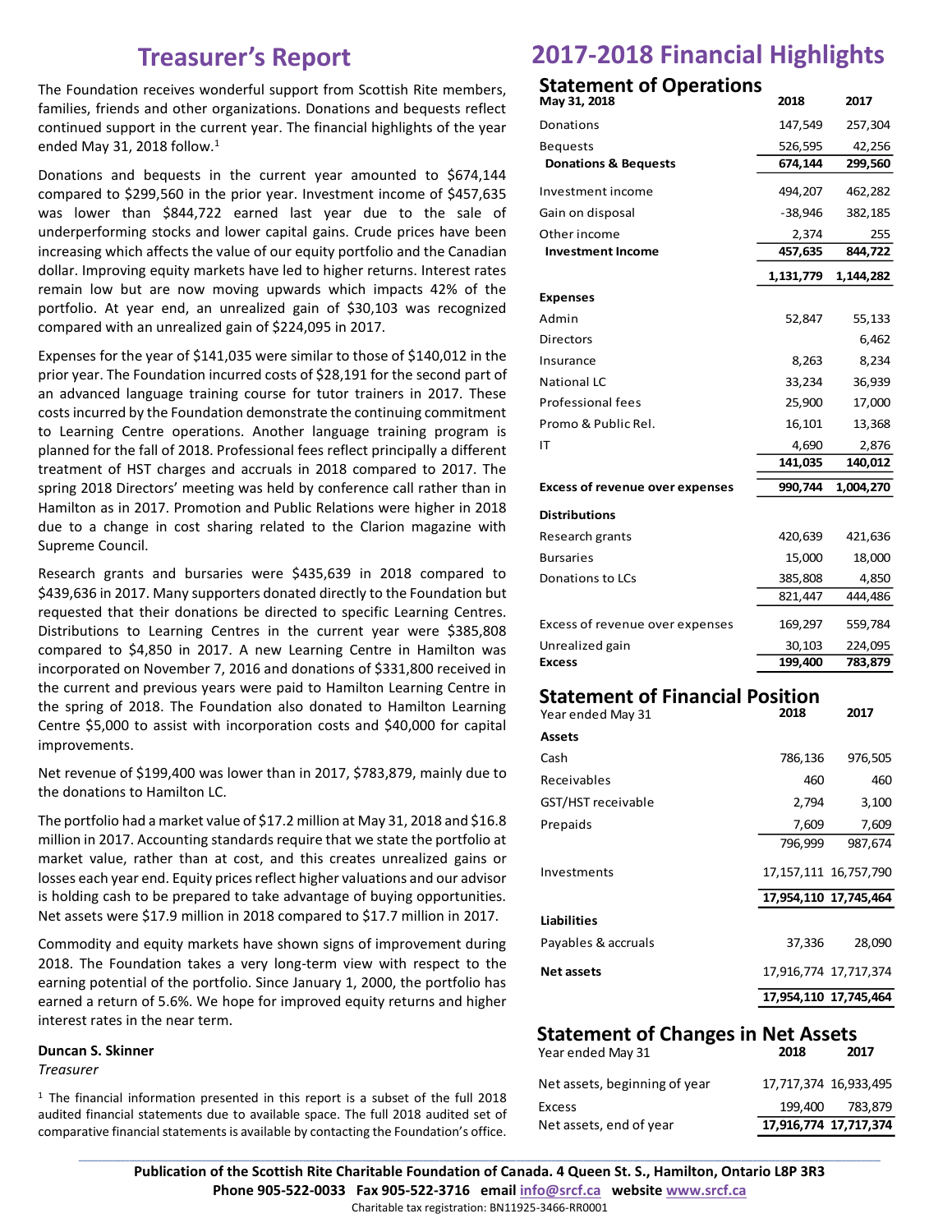# **Grants & Awards**

The Scottish Rite Charitable Foundation of Canada continues to support researchers who are seeking to "Help Solve the Puzzles of the Mind". Success can be seen in new understandings of the disease, which may lead to new and effective treatments and a better quality of life for those coping with the disease, along with family and caregivers.

The Awards Committee is committed to supporting promising researchers during the early years of their studies. Recipients tell us that it was only through early funding by the Foundation that they were able to conduct their research and develop a personal reputation that attracted funding from other agencies in later years. They credit the Foundation with being the spark plug in starting a successful career.

During the last year, the Awards committee received 23 applications for Major Research Grants (\$35,000 per year for up to three years) and recommended funding 4 new Research Grants. In addition, the Foundation continues its support of 4 Major Grant recipients for a 2nd year and 4 recipients for a 3rd year. Total support for the Major Grants program for 2017-2018 was \$417,385.

The Foundation was again indebted to Dr. Anurag Tandon from the University of Toronto, who chairs the review panel with the generous assistance from professional colleagues across Canada.

The Provincial Deputy Bursary program was reinstated this year and a total of 16 bursaries totaling \$16,500 were distributed across the county.

The SRCF receives many letters of thanks from recipients expressing appreciation for the support received. Scottish Rite members may learn more about the scope and results of the research funded through their donations through the Scottish Rite Charitable Foundation website (www.srcf.ca).

#### **Dr. Loren Kline**

*Chair, Awards Committee*

#### **NEW MAJOR RESEARCH GRANTS**

(Amount shown is 3 year total funding)

**Dr. Ayman ElAli \$105,000 Université Laval, Quebec City, QC** *The role of apolipoprotein E4-canonical Wnt pathway crosstalk at the blood-brain barrier in Alzheimer's disease* **Dr. Baptiste Lacoste \$105,000 Co-applicant: Dr. Jean-Claude Beique Ottawa Hospital Research Institute, Ottawa, ON** *Contribution of cerebrovascular deficits to the pathophysiology of Autism Spectrum Disorders* **Dr. Rebecca MacPherson** \$99,000  **Brock University, St. Catharines, ON** *The role of estrogen on brain insulin signaling in obese insulin resistant female mice* **Dr. Guang Yang \$105,000** 

#### **University of Calgary, Calgary, AB**

*The roles of glyoxolase 1 and maternal diabetes in neuronal morphogenesis: A mechanism for the gene environment interaction in Autism*

# **Learning Centre Program**

The Learning Centre Program operates with 9 Centres in Canada, and 1 Satellite operation in Bracebridge, Ontario. A new Centre in Hamilton began tutoring children in April and will be officially opened in September. Overall statistics show 123 volunteer Tutors tutoring 170 children and accumulating more than 8500 tutoring hours. During the past year, there have been 45 children who have completed the Orton-Gillingham program and have moved on in their educational journey. Eight Centres have now graduated children and have been dedicated and recognized as mature Centres.

The Foundation will assist with funding for a 45 hour Advanced Language Course which will be held in four sessions, with the first session in London during the Supreme Council Sessions. The candidates will attend a two-day workshop conducted by William VanCleave. The candidates for this Advanced Language course are certified tutors from 6 of our Centres, and hopefully, some will go on with further training to become certified Trainers.

The key to success for any Centre is, of course, sustaining financial support from on-going fund raising activities. There needs to be strong support from the Valley where the Centre is located, as well as Valleys in surrounding areas to join in promoting and helping to maintain the operating costs required to sustain a Centre. Along with the financial support, each Centre needs a staff of volunteers who are the life blood of each Centre. Those people who have, and continue to fill these rolls, find it a very rewarding and fulfilling experience. Recruiting volunteer tutors is not easy as it is a tremendous commitment for tutor trainees to take the required training and other requirements including 100 hours of practicum with 2 children. The total yearly operating budget for the 9 Centres will exceed \$800,000 again this year, which is a huge amount for the Centres to raise.

The Learning Centre Program has been a huge success and the Scottish Rite Charitable Foundation is fulfilling a desperate need to children diagnosed with dyslexia, in the 10 communities where we have Learning Centres. The program has been a tremendous boost to the profile and recognition of Freemasons right across the country.

#### **Matthew F. Todd**

*Executive Director Learning Centres.*